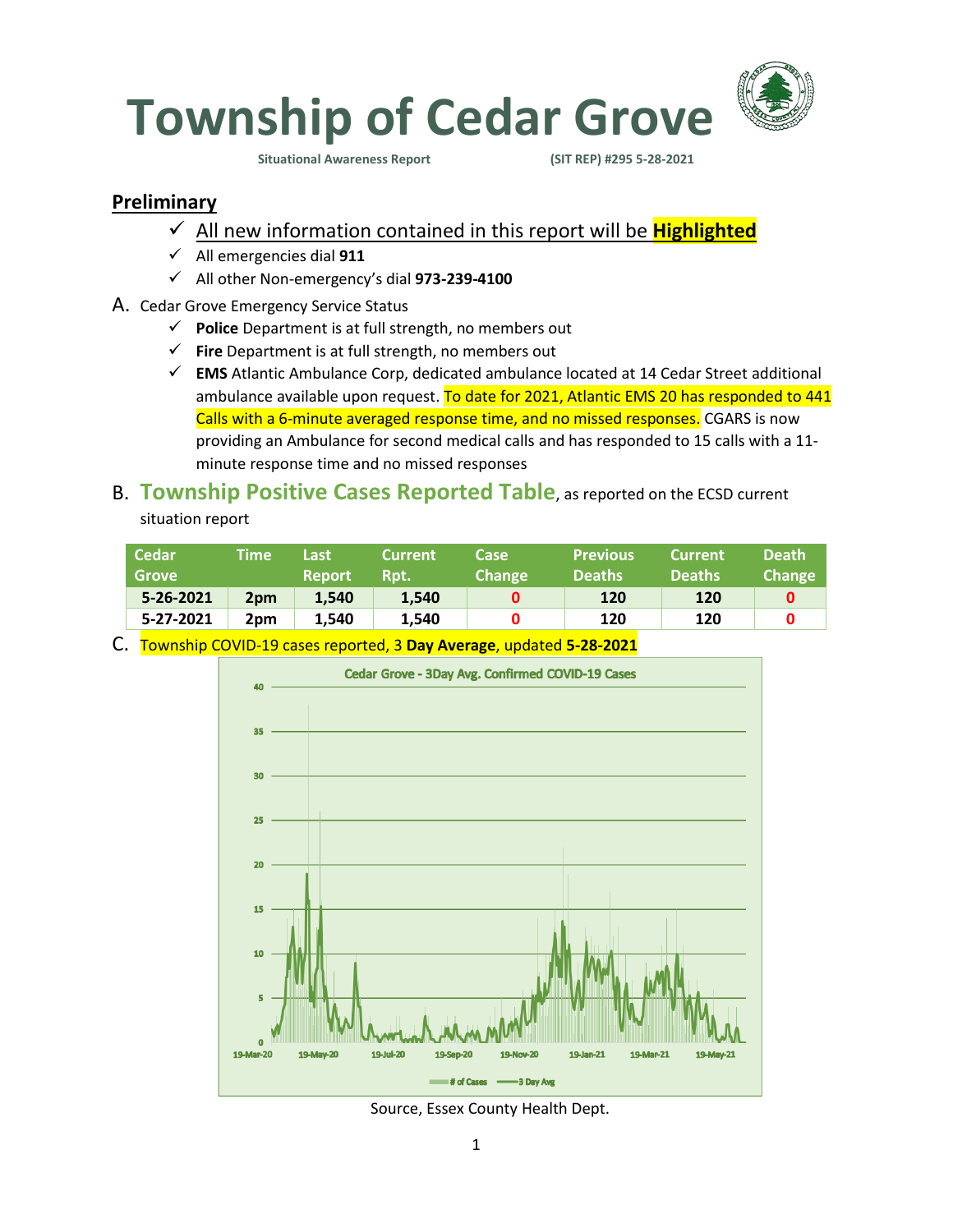

**Situational Awareness Report** 

#### D. Township COVID-19 facility cases reported, 3 **Day Average**, updated **5-28-2021**



Source, Essex County Health Dept.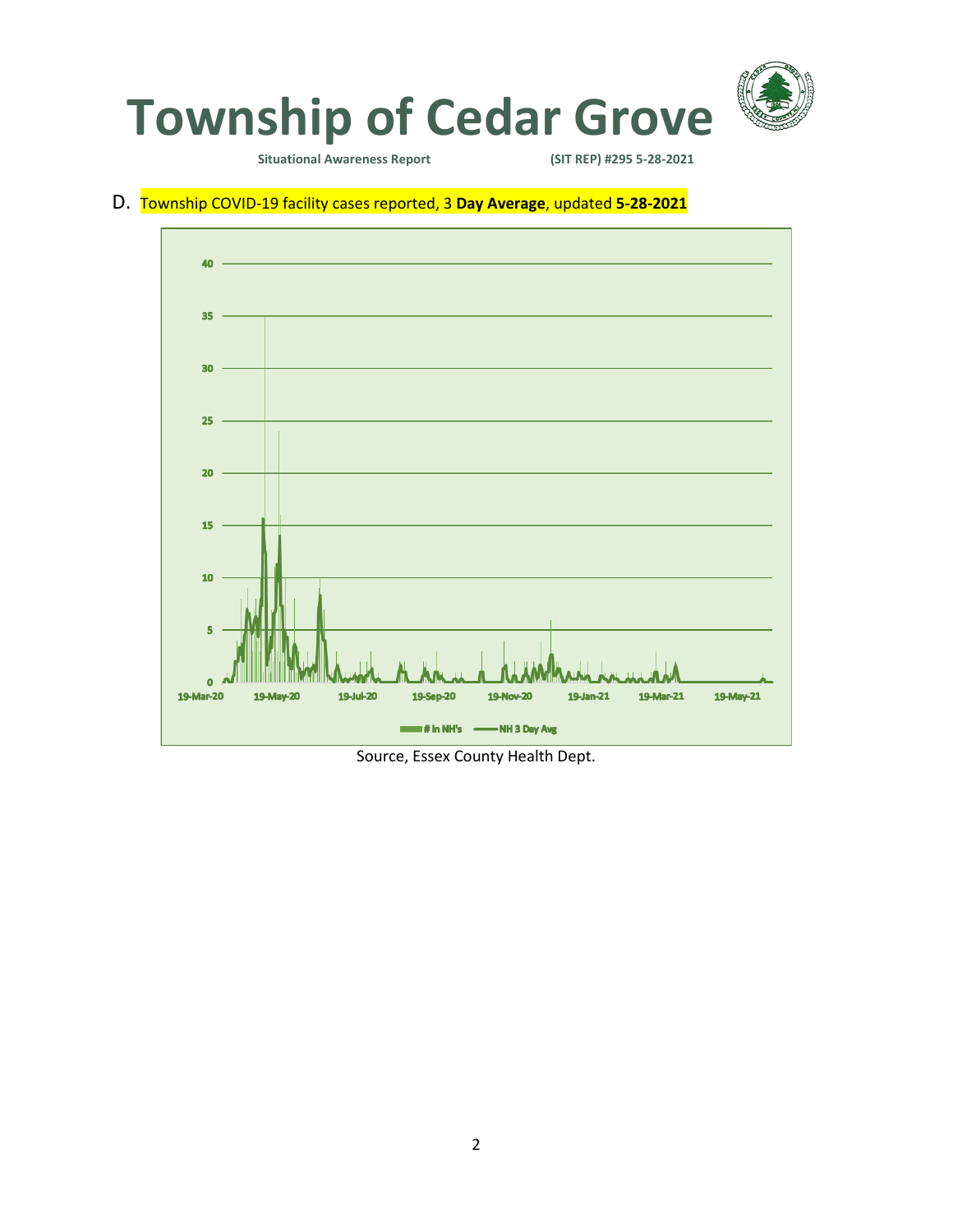

**Situational Awareness Report (SIT REP) #295 5-28-2021** 

E. **Cedar Grove Facilities with COVID-19 Cases as reported by NJDOH, updated 5/26/2021.** This table is comprised of information provided by the State of New Jersey Department of Health. There is no correlation to the county's case reported above, see notes below.



[https://www.state.nj.us/health/healthfacilities/documents/LTC\\_Facilities\\_Outbreaks\\_List.pdf](https://www.state.nj.us/health/healthfacilities/documents/LTC_Facilities_Outbreaks_List.pdf)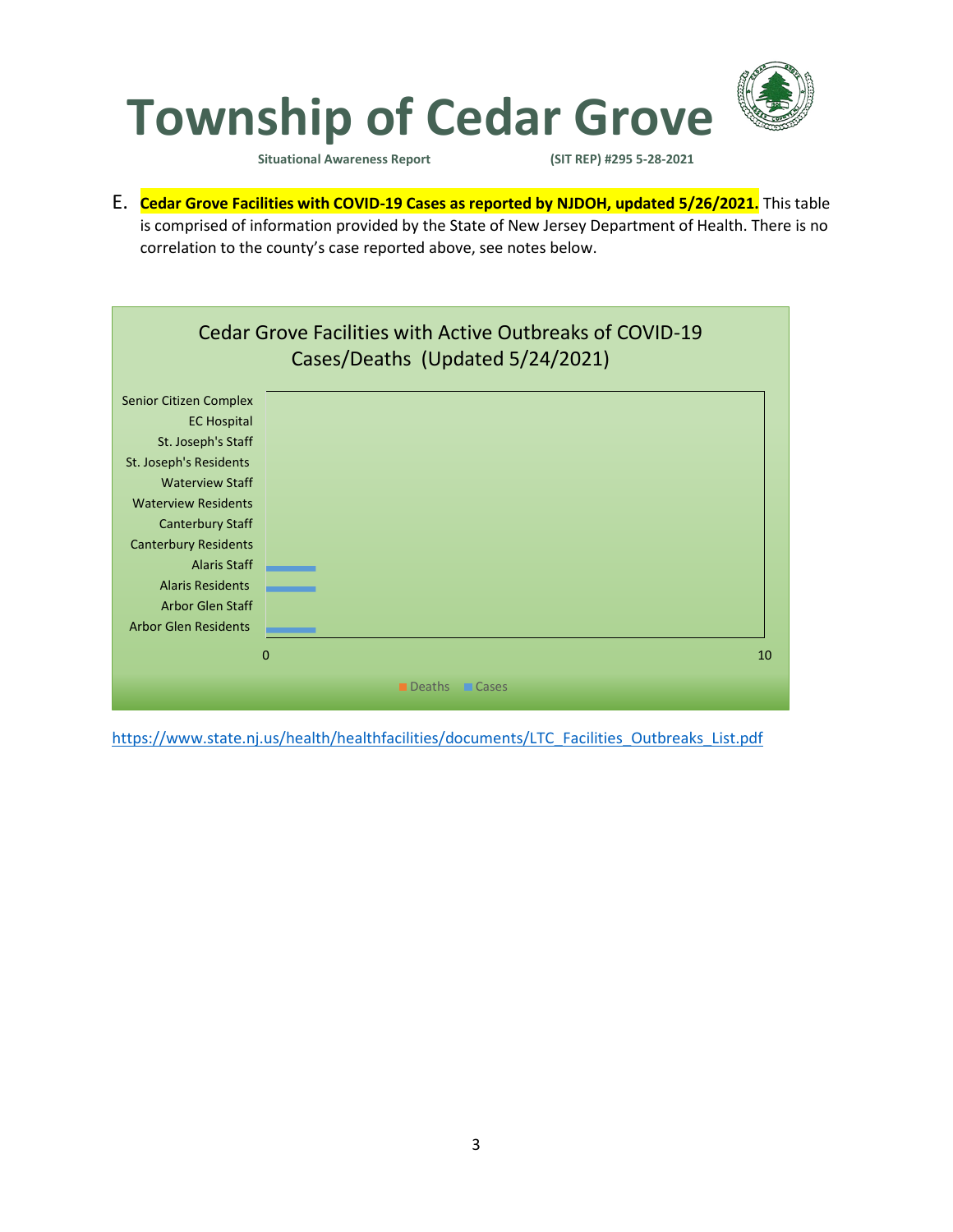

**Township of Cedar Grove**

**Situational Awareness Report (SIT REP) #295 5-28-2021** 

#### F. **Essex County Sites**



Source, Essexcovid.org.

To Make an Appointment for testing or vaccination

Go to [https://www.essexcovid.org](https://www.essexcovid.org/) or you can

## Call 973-877-8456 or email <mailto:essexcovid19@admin.essexcountynj.org>

### **To Find a Vaccine Location Go to:**

**[https://covid19.nj.gov/pages/covid-19-vaccine-locations-for-eligible](https://covid19.nj.gov/pages/covid-19-vaccine-locations-for-eligible-recipients)[recipients](https://covid19.nj.gov/pages/covid-19-vaccine-locations-for-eligible-recipients)**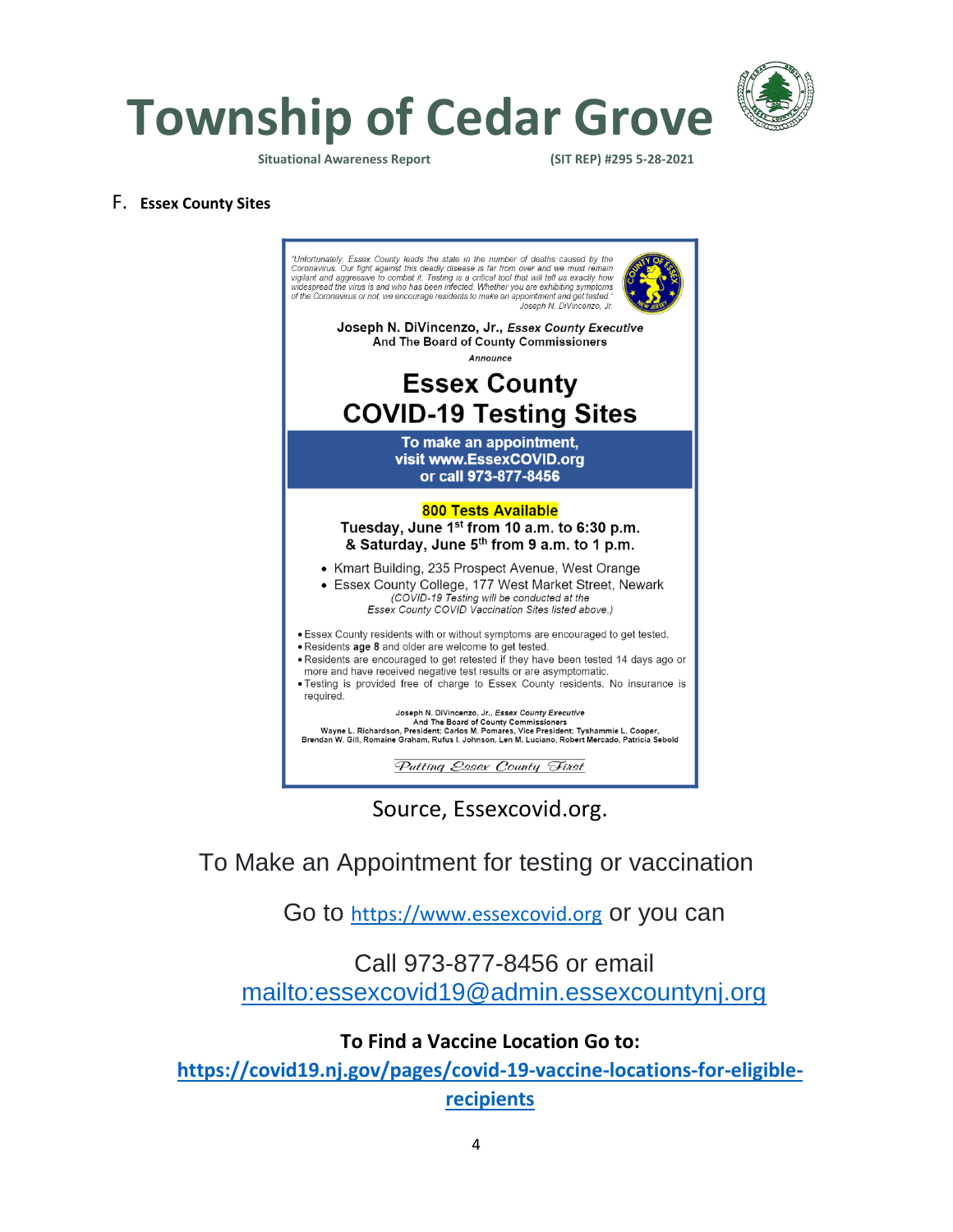

**Situational Awareness Report** 

G. **State of New Jersey Vaccination Sites**

**Find Vaccine Appointments**  <https://covid19.nj.gov/pages/finder>

# New Jersey State Vaccine Call Center

# 855-568-0545

# **For State of New Jersey Information on who is eligible for vaccination at this time, go to:**

[https://covid19.nj.gov/faqs/nj-information/slowing-the-spread/where](https://covid19.nj.gov/faqs/nj-information/slowing-the-spread/where-how-and-when-can-i-get-vaccinated)[how-and-when-can-i-get-vaccinated](https://covid19.nj.gov/faqs/nj-information/slowing-the-spread/where-how-and-when-can-i-get-vaccinated)